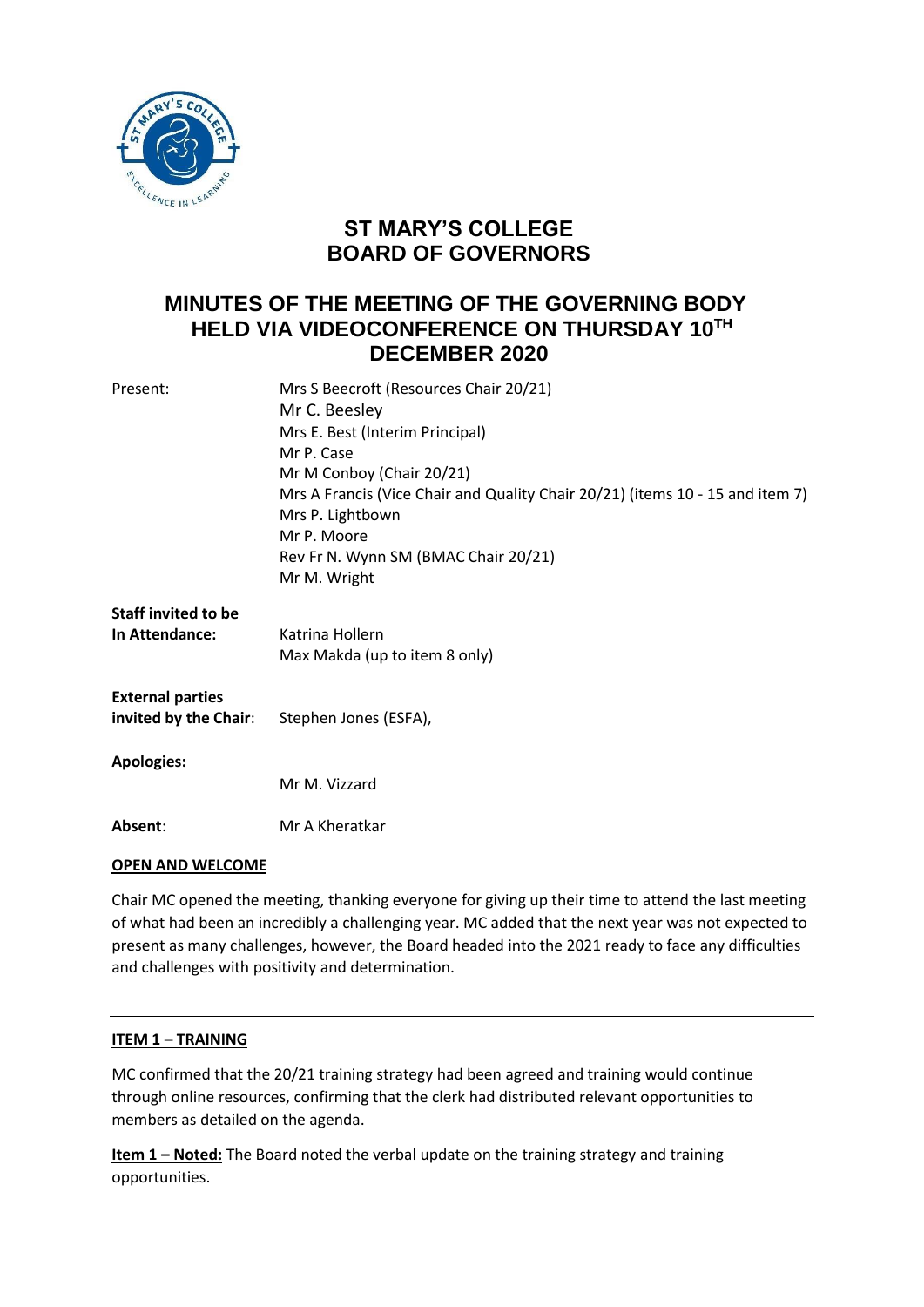# **ITEM 2 – OPENING PRAYER AND WELCOME**

MC asked Fthr Noel Wynn to open the meeting in prayer.

### **ITEM 3 –A POLOGIES FOR ABSENCE**

LF confirmed that the standing apologies for MV were presented and this would be reviewed under item 11.

**Item 3 – Approved:** The details of the apologies were accepted.

#### **ITEM 4 – DECLARATION OF INTERESTS**

The standing interests of EB, in respect of her husband as the Director of Curriculum and SB in relation to her role at LHU were declared.

**Item 4 – Resolved:** The details of the interests were noted.

### **ITEM 5 – APPROVAL OF THE MINUTES OF THE FULL BOARD OF GOVERNORS HELD ON:**

- **17th September 2020 (full Board)**
- **28th September (extraordinary)**
- **14th October (extraordinary)**
- **31st October (extraordinary)**
- **4 th November (extraordinary)**
- **17th November (extraordinary)**

MC confirmed that the minutes had been circulated and included within the pack and asked members to raise any issues relating to accuracy or content. None were received and all minutes from the meetings detailed above were approved.

**Item 5 – Approved:** The minutes of the meetings held on, 17th September 2020 (full Board), 28th September (extraordinary), 14th October (extraordinary), 31st October (extraordinary), 4th November (extraordinary), and 17th November (extraordinary) were approved and accepted as an accurate record.

### **ITEM 6 – MATTERS ARISING FROM THE MEETINGS DETAILED BELOW:**

- **17th September 2020 (full Board)**
- **28th September (extraordinary)**
- **14th October (extraordinary)**
- **31st October (extraordinary)**
- **4 th November (extraordinary)**
- **17th November (extraordinary)**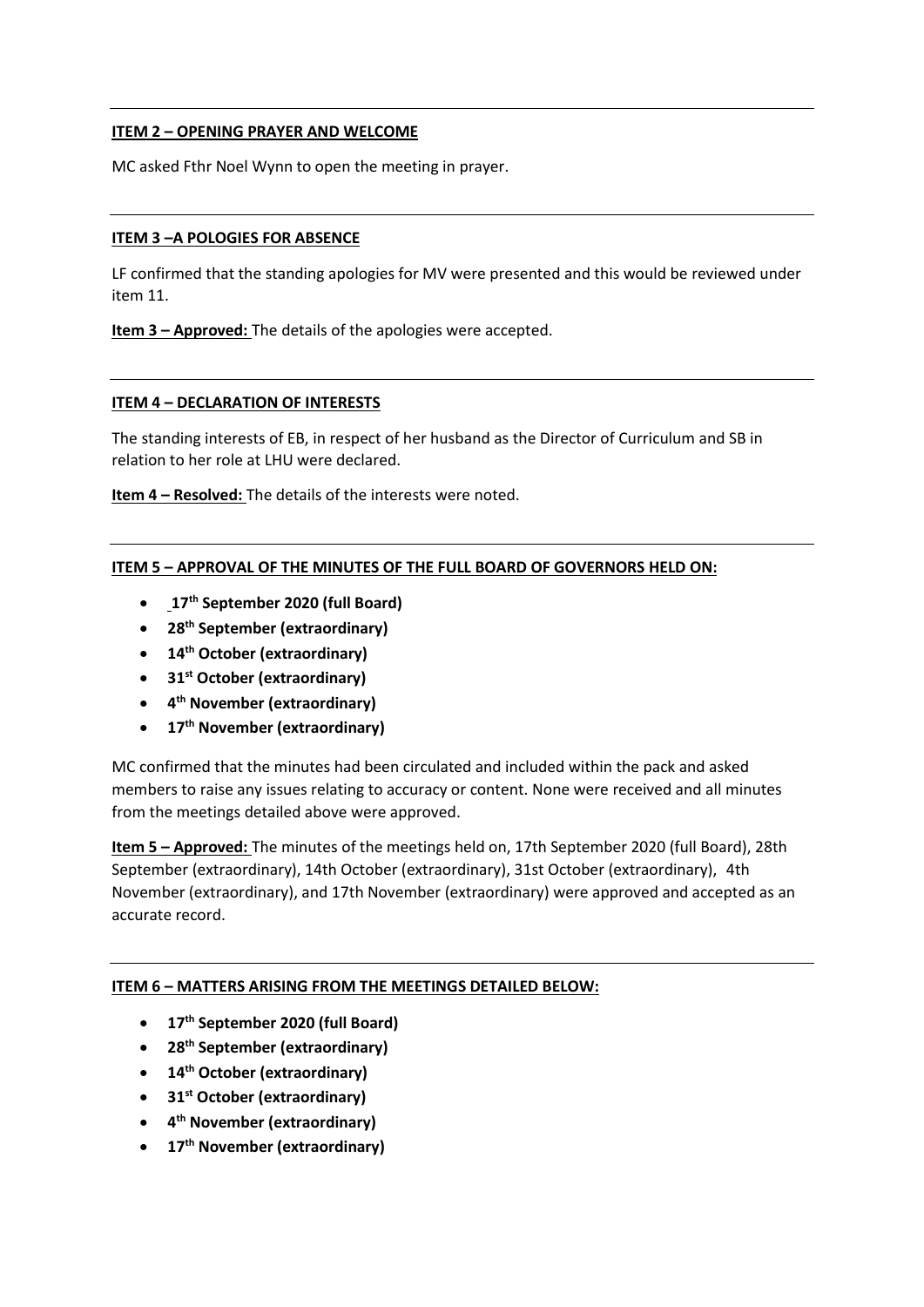The clerk confirmed that all actions outstanding from the meetings held since the last full Board meeting had been detailed in the report and circulated, with no actions outstanding with the exception of those highlighted as items in their own right within this meeting agenda. The clerk asked if any members had identified any matters that had not been included in the report or wanted any further detail or clarification on any matters that had been actioned. With no questions or comments this item was concluded.

**Item 6 – Resolved:** The Board noted the details of actions and matters arising in the report.

# **ITEM 7 - QUALITY COMMITTEE UPDATE INCLUDING RECOMMENDING FOR APPROVAL ITEM 7.1, 7.2 and 7.3 AND AN OVERVIEW OF ITEMS 7.5, 7.5, 7.6 and 7.7**

This item was delivered after item 10.

AMF expressed her gratitude to the committee for being accommodating with their availability to enable her to attend and Chair the meeting which had taken place the previous evening. AMF declared that the Committee wished to present for approval item 7.1, the Online safety Policy, 7.2, the Self-Assessment Report and 7.3 the Quality Improvement Plan, whilst having reviewed in detail the safeguarding update, HE outcomes, in year progress and the quality assurance measures inclusive of the virtual learning walks. AMF highlighted how impressed the committee had been with the comprehensive level of detail within the reports, indicating a clear focus on quality improvement despite the difficult circumstances staff had been working under, noting that COVID-19 had not been used as an excuse, only used as a lens through which strategies had been adapted, and in some ways improved.

AMF summarised the comprehensive policy introduced for online safety and asked for the support of the Board in approving the policy. This was given unanimously.

AMF provided the highlights from the SAR and QIP, confirming that the Committee had few questions due to the clear and accurate acknowledgement of the strengths and areas for improvement, clear formatting and consistent insight into effective strategies for improving, resulting in an overall effectiveness grade of 'good' asking the Board for their support in approving both the Self-assessment Report and the Quality Improvement Plan.

**A governor asked all** members to note the comments of Committee Chairs on the exceptional standards of work put into producing data and reports, asking to record on behalf of the Board appreciation and thanks that so much is going on in such difficult times. A **member added** that it is testament to the care and attention in each area and of the calibre and commitment of staff which should be passed on.

The Chair, MC confirmed that the Board did not have any further questions for AMF or MM ahead of approving the SAR and QIP.

**Item 7 - Approved:** The Board offered unanimous approval of item 7.1, the Online safety Policy, 7.2, the Self-Assessment Report and 7.3 the Quality Improvement Plan.

**Action** - Clerk to notify KS that her policy had been approved.

**Action -** The gratitude of the Board is passed on to the staff for the continued care, attention and dedication during these difficult and challenging times.

MM left the meeting after this item (which was delivered after item 10)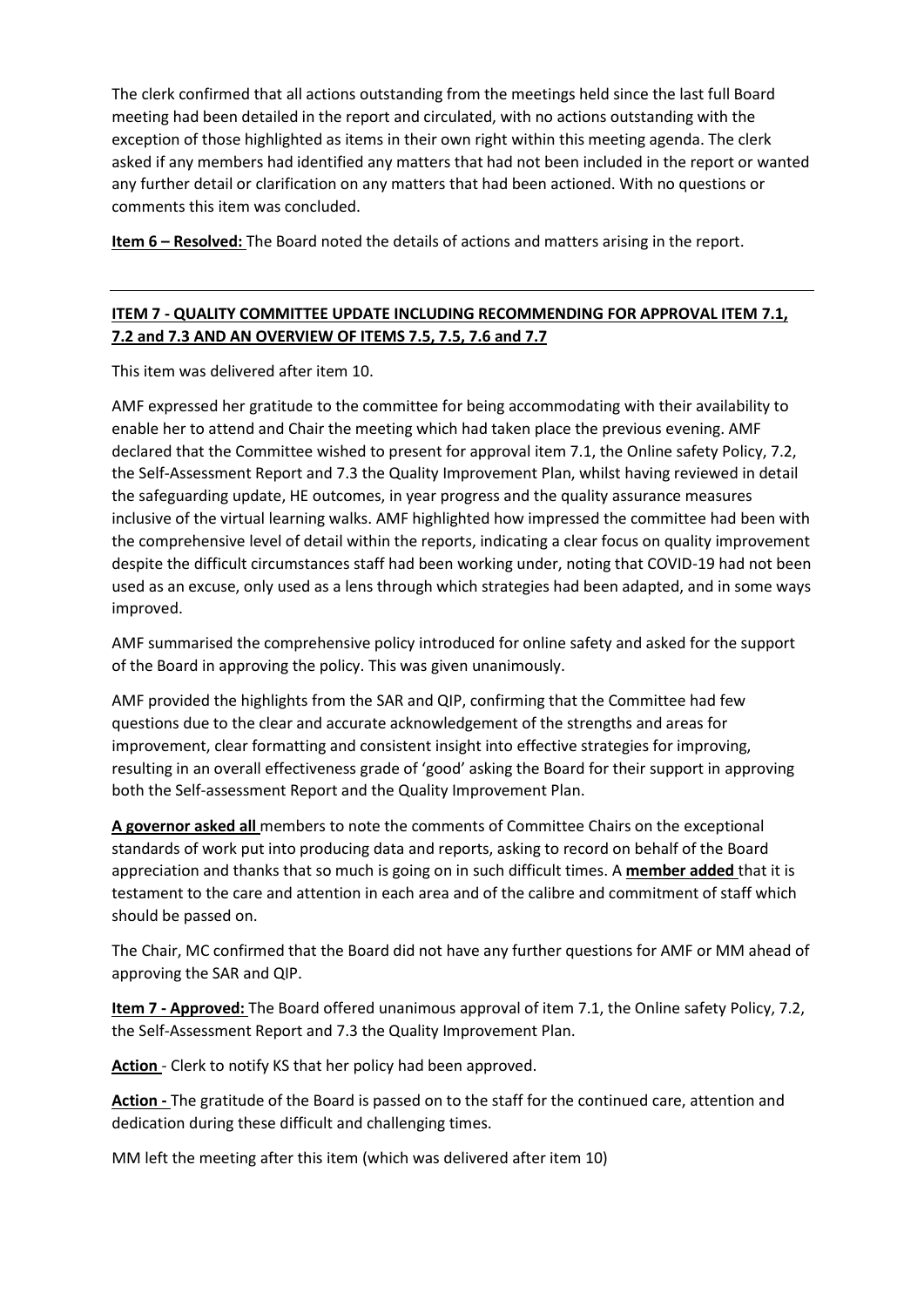# **ITEM 8 -RESOURCES COMMITTEE UPDATE INCLUDING RECOMMENDING FOR APPROVAL ITEM 8.1**

Committee Chair, SB provided a summary of key discussions held at the Committee meeting on the 12th November:

- SB highlighted the decision made by Liverpool Hope University not to recruit new students this academic year due to the situation at St Mary's College and asked for a formal note to be taken of this, which had been discussed in detail, with applicants being transferred to Holy Cross
- Nursery closure strategy review SB detailed the plan to provide continuous provision with minimal disruption, which would incorporate the closure of SMC nursery and the nursery at the Park, moving children to the Wensley Fold site with a view to asking the local authority to take over or find an alternative company to run the provision. This plan due to conclude in July 2021 had been accelerated with a revised time frame indicated as March 2021
- Nursery Safeguarding Policy SB confirmed that the policy reflected the relevant changes in legislation and incorporated the required COVID-19 actions and information, having been reviewed in detail and was recommended for approval

With no further questions or comments, SB was thanked for the update and the safeguarding policy was approved by the Board.

**Item 8 - Approved:** The Board noted the details of the update and approved the safeguarding policy.

**Action -** Clerk to notify TE that her policy had been approved.

# **ITEM 9 - AUDIT COMMITTEE UPDATE INCLUDING RECOMMENDING FOR APPROVAL ITEMS 9.4 AND 9.5**

Committee Chair NW summarised the activities of the Committee from the meeting held on Tuesday 8<sup>th</sup> December, confirming that the minutes had been circulated.

NW highlighted how complimentary the external auditors had been of the documentation and work undertaken by KH, asking for formal thanks to be recorded.

NW confirmed that the committee had self-assessed with details circulated to the Board, along with the items presented for approval, both under item 9 and those presented in conjunction with the auditors for approval under item 10, with the committee recommending that all are approved, following detailed scrutiny and debate within the committee meeting, with a particular focus on the issues relating to the bank covenant.

NW confirmed that since the meeting, the annual report had been circulated and with no objection, this too would be presented for approval under item 10.

The clerk confirmed that items 9.4, the financial regulations and 9.5, the internal audit plan had also been reviewed by the Committee and needed approval within the summary of the Committee under item 9, clarifying the position in relation to Internal Audit (IA) plan for 20/21 which was a verbal report to the Audit Committee, summarised by the Clerk on a summary sheet distributed to the Board. The Board was asked to support the recommendation of the Audit Committee, which was to approve IA work on an "as needs" basis, with the first piece of work proposed as a review of the emergency funding request procedure. This was unanimously approved.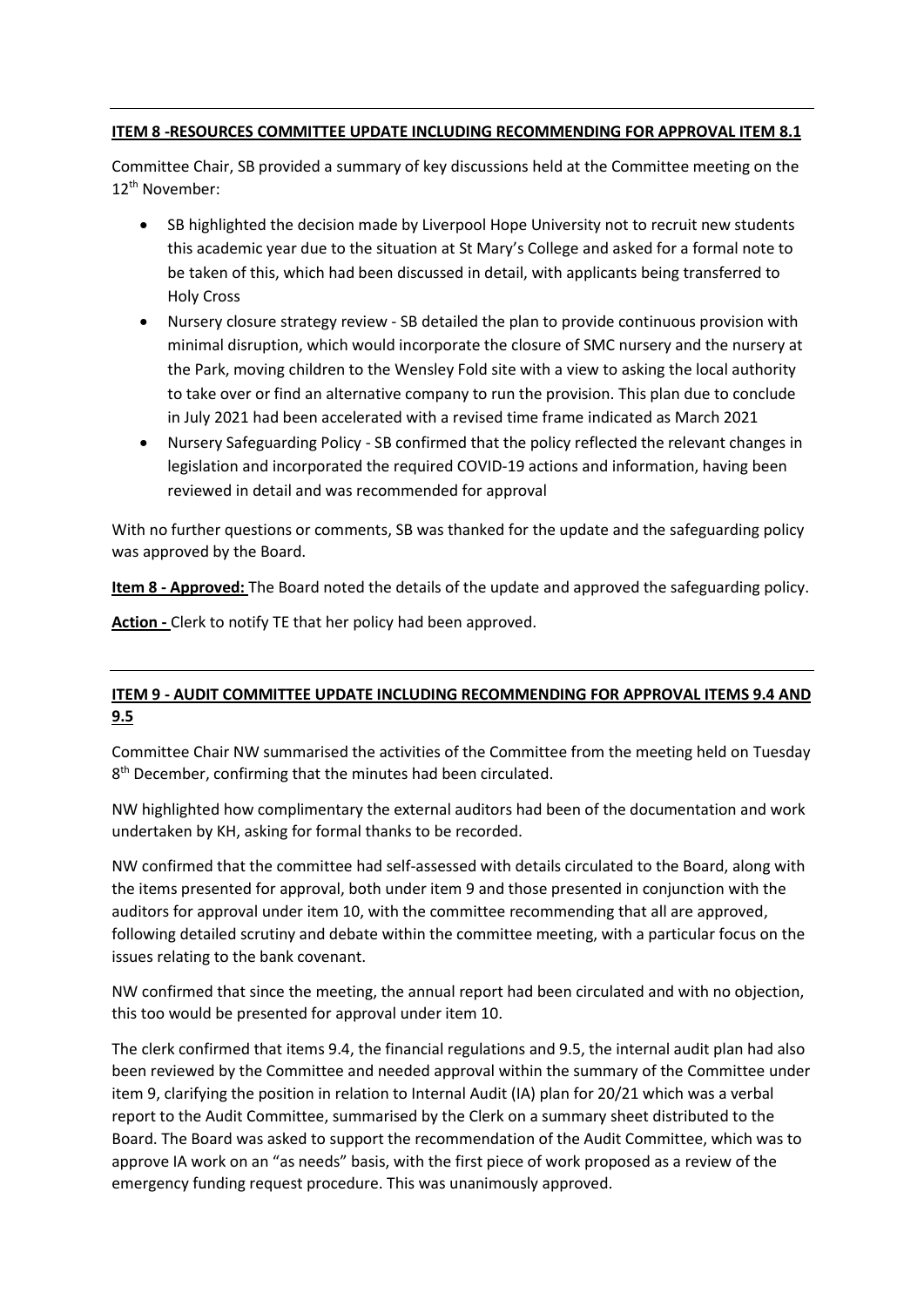**Item 9 - Approved:** The Board approved item 9.4, the financial regulations and 9.5, the internal audit plan and noted the details of the Audit Committee update.

### **ITEM 10 - AUDIT COMPLETION REPORT AND RECOMMENDATION OF THE FINANCIAL STATEMENTS**

Following the summary form the Audit Committee, Chair MC asked the Board to raise any questions or comments ahead of approving the financial statements, audit completion report and all associated documents.

**Following a question** form a member, MC added clarity around the going concern statement, confirming that the emergency funding agreement had enabled the College to demonstrate adequate funding for the following 12 months, however, the position with the bank was different from previous years. MC confirmed that the college was no longer in negotiation to change the covenant, with the loan therefore no longer being considered as a long term liability, instead, detailed as one that could be due within the next 12 months. MC confirmed that although this would be unlikely, it had been fully disclosed throughout the accounts, described as having a comprehensive and complex narrative. MC concluded that the Auditors could not satisfy themselves that it would not be an issue, and have managed this within the updated presentation of the debt and the College have accepted their concerns and dealt with it by way of the disclosure within accounts.

MC and NW expressed their gratitude to KH for presenting the complex detail succinctly; documenting the significant number of events the College had progressed through in the preceding 12 months, having an acute understanding of the requirements of the auditors.

In confirming that only minor changes were outstanding, which were in relation to the final wording around the bank covenants, MC asked for the Board to consider the recommendation of the Audit Committee as made by NW and to approve the following:

- 10.1 Regularity Self-Assessment Questionnaire including the supplementary COVID-19 Bulletin
- 10.2 2019/2020 Financial Statements
- 10.3 Corporate Governance Extract (from the financial statements, pg 14-22 inclusive)
- 10.4 Management Letter and Draft Management Representation Letter
- 10.5 Audit Completion Report for the year ended 31.7.2020
- 10.6 Annual Report of the Audit Committee 2019/2020

MC confirmed that once the final wording had been agreed, he would go into College to sign off all the relevant documents in a socially distanced and COVID safe way with Interim Principal EB, which was anticipated to take place by the 18<sup>th</sup> December 2020.

**Item 10 - Approved:** Subject to minor amendments relating to the wording regarding the banking covenant, item 10.1 - Regularity Self-Assessment Questionnaire including the supplementary COVID-19 Bulletin, 10.2 - 2019/2020 Financial Statements, 10.3 - Corporate Governance Extract (from the financial statements, pg 14-22 inclusive), 10.4 - Management Letter and Draft Management Representation Letter, 10.5 Audit Completion Report for the year ended 31.7.2020 and 10.6 - Annual Report of the Audit Committee 2019/2020 were approved by the Board.

**Action -** KH to confirm that all documents were signed and submitted at the next meeting of the Board.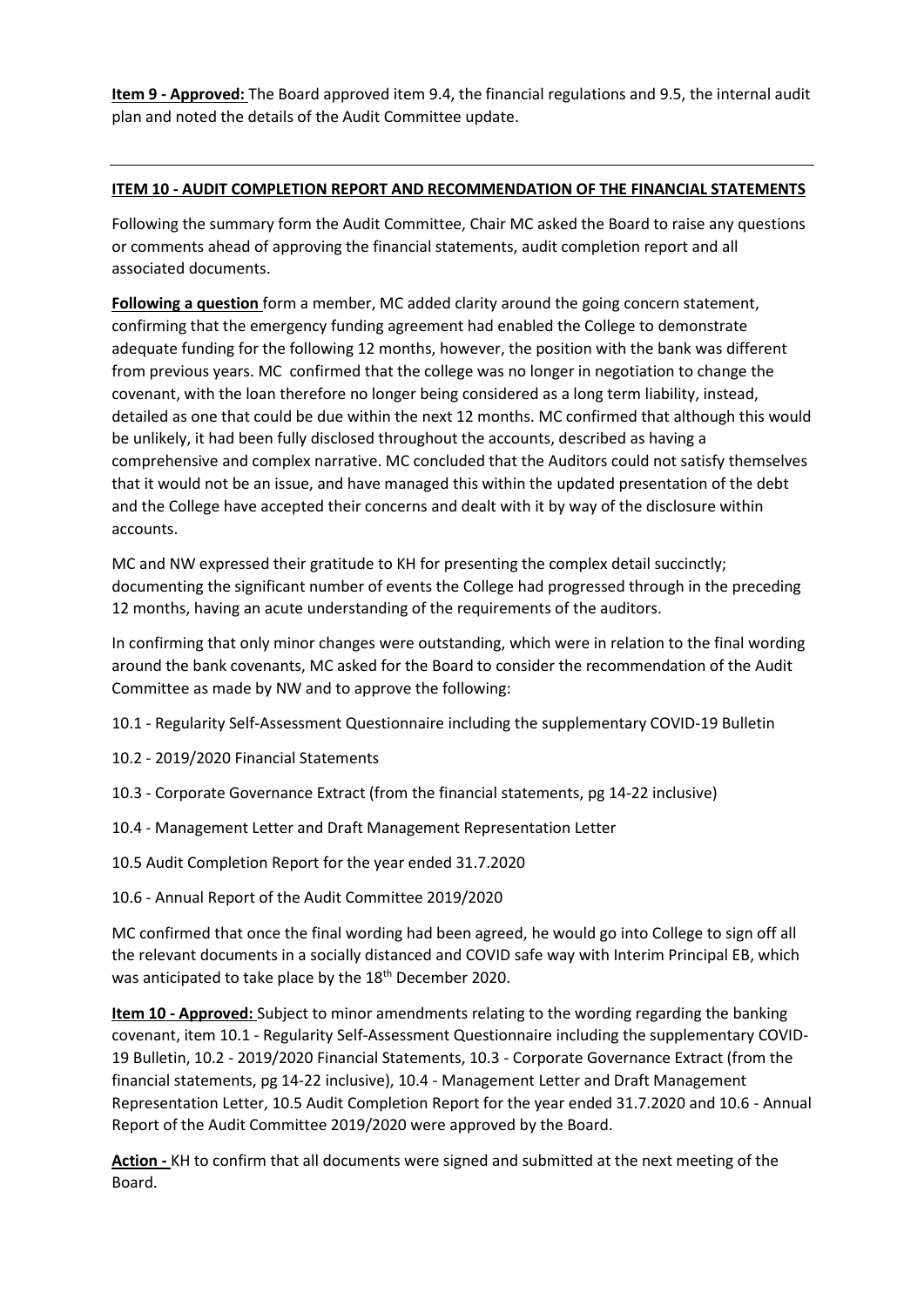### **ITEM 11 - GOVERNANCE MATTERS**

### **11.1 - Board Membership**

The clerk confirmed that as a recommendation of the BMAC made in September, the Board should consider tendering the resignation of member Mike Vizzard as he was unable to return due to ill health and no longer well enough to tender this for himself. The clerk reminded the Board that there had been a decision to delay action from September to December as the BMAC had wanted this to be done by the Board and not the Bishop to ensure that this could be done sensitively and personally. **A member asked** that the best wishes of the Board would be passed on to Mike and his family

**Item 11.1 - Resolved:** The Board confirmed that the resignation of Mike Vizzard should be tendered and accepted with immediate effect.

**Action -** The clerk will contact the family.

### **11.2 - Update on the Recommendations from the Last Visit FEC Stocktake**

Interim Principal EB shared her screen to draw attention to the detailed actions undertaken following the recommendations of the FEC made at the Stocktake visit in July. EB confirmed that recommendation 1 had been led by the Clerk, LF and Chair MC, with action 2 managed by herself and Chair, MC with the support of a HR consultancy firm.

EB provided an overview of the content, confirming that the next Stocktake would be a virtual one, on Monday 14th December, providing details of the schedule, which included teaching and support staff, students and unions in addition to SLT, MC as Chair and the Clerk.

**Item 11.2 - Noted** The Board noted the updated actions against the recommendations of the FEC.

# **ITEM 12 - PRINCIPAL'S REPORT (PART A)**

EB confirmed that following the approval of the mission statement, the vision and values had been revised, taking into account the feedback of the Board to incorporate quality and ambition.

EB confirmed that these had been reviewed with Chair MC and asked for feedback from the Board, highlighting that they had felt it of key importance to incorporate trust, integrity and open and honest communication within the values.

MC added that he had felt these had been well rehearsed, with the strategic aims accurately reflecting the culture and values of SMC that had been demonstrated throughout the past 12 months, indicating that they were a good fit for the College, offering support towards approving the vision and values, to enable the website to be updated. Unanimous approval was given.

**Item 12.1 - Approved:** The Board approved the Vision, and Values to accompany the previously approved Mission Statement.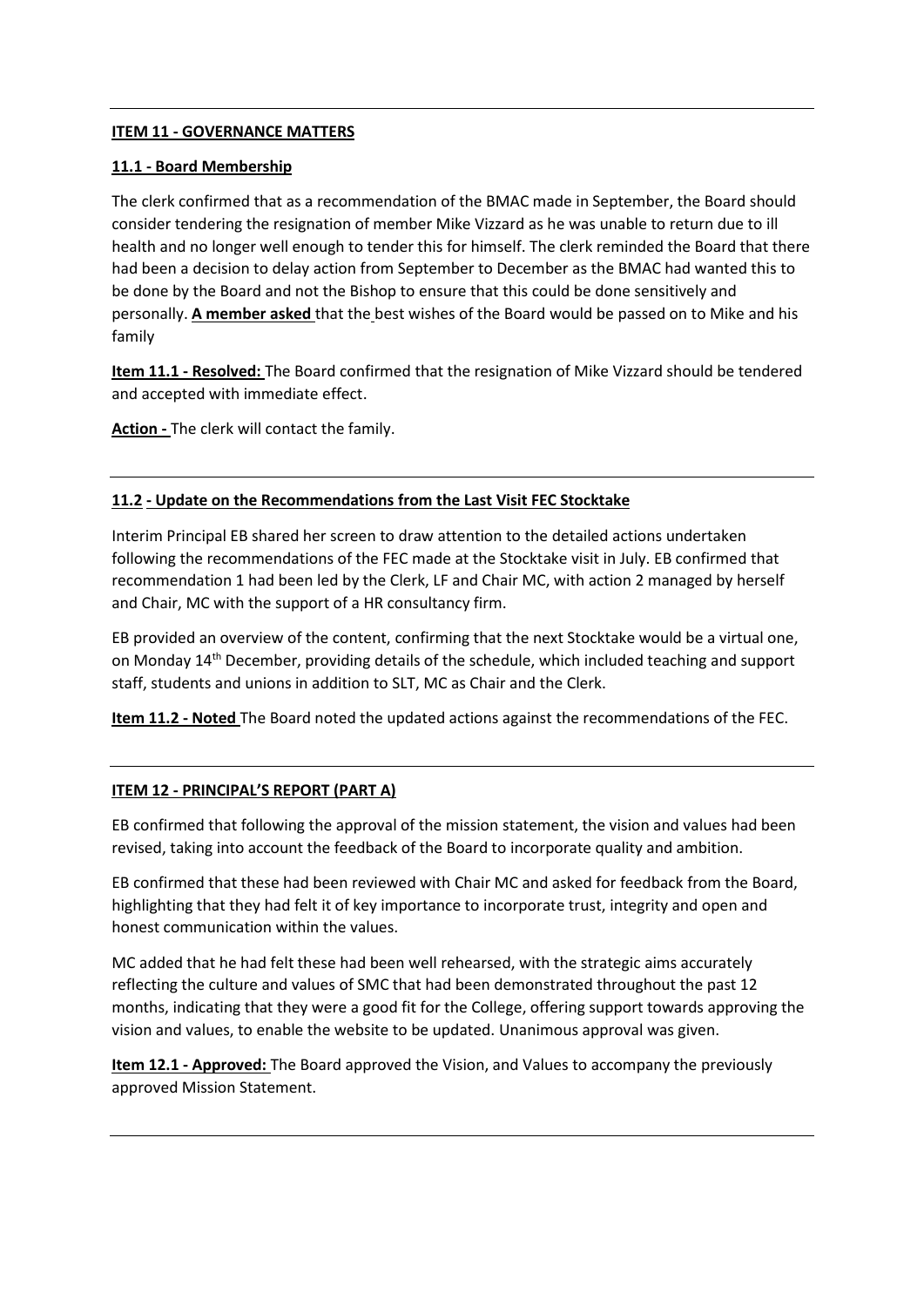# **ITEM 12.2 KEY PERFORMANCE INDICATORS (KPI'S)**

EB provided a detailed summary of the performance against targets in each strategic aim, key points noted were:

- Performance against funding targets to be reviewed by KH under the management accounts
- Recruitment 605 recruited against a revised target of 600, with 17 having left before the end of the 42 day qualifying period with details provided of the composition of learners and reasons for withdrawal
- Improving the quality of teaching and learning virtual learning walks were completed and the outcomes reported to and well received by the Quality Committee
- Improve retention rates achieved at all levels with target setting determined by the most appropriate national benchmark, the Sixth Form Colleges National Average
- Financial performance- would be detailed by KH under management accounts

**Item 12.2 - Noted:** The Board noted the details of the report.

# **ITEM 13 - MANAGEMENT ACCOUNTS**

KH provided a detailed summary of the management accounts, drawing attention to variances, highlighting redundancy costs and the surplus relating to staff costs due to the COVID-19 isolation and illness cover needs being less than expected. KH confirmed that COVID-19 staff cover costs were profiled across the year, with the intention to introduce a separate line for COVID-19 cover costs in future management accounts.

KH informed the Board that all nursery staff had been brought back from furlough by the end of October, adding that the free education budget had been protected by the local authority, with funding received in August; however this was not guaranteed or expected in the next term. KH advised that additional funding had also been received from the COVID 19 job retention scheme, providing a break down for each nursery, with the Park expected to close in December, resulting in a loss which would be evident in future management accounts.

KH confirmed that the first application for emergency funding had been submitted and approved, with funding due at the end of December. KH was thanked for her summary.

**Item 13 - Noted:** The Board noted the details of the management accounts.

# **ITEM 14 - POLICY REVIEWS**

EB asked the Clerk to lead on the policy as she had written it following the FEC recommendation. The clerk confirmed that the Governors and SPH had followed the Code of Conduct for Governors in declaring interests on an annual basis, with new staff having made declarations within their application, however, without an all staff policy, there was no requirement to confirm any interests when staff made internal applications for alternate roles or promotions, and any newly acquired interests were not required to be disclosed. The FEC stocktake highlighted a need for more robust processes and Board oversight, therefore, it was felt a policy needed to be put in place. This would firstly ascertain a full register of interests for all staff and secondly, ensure that there was a